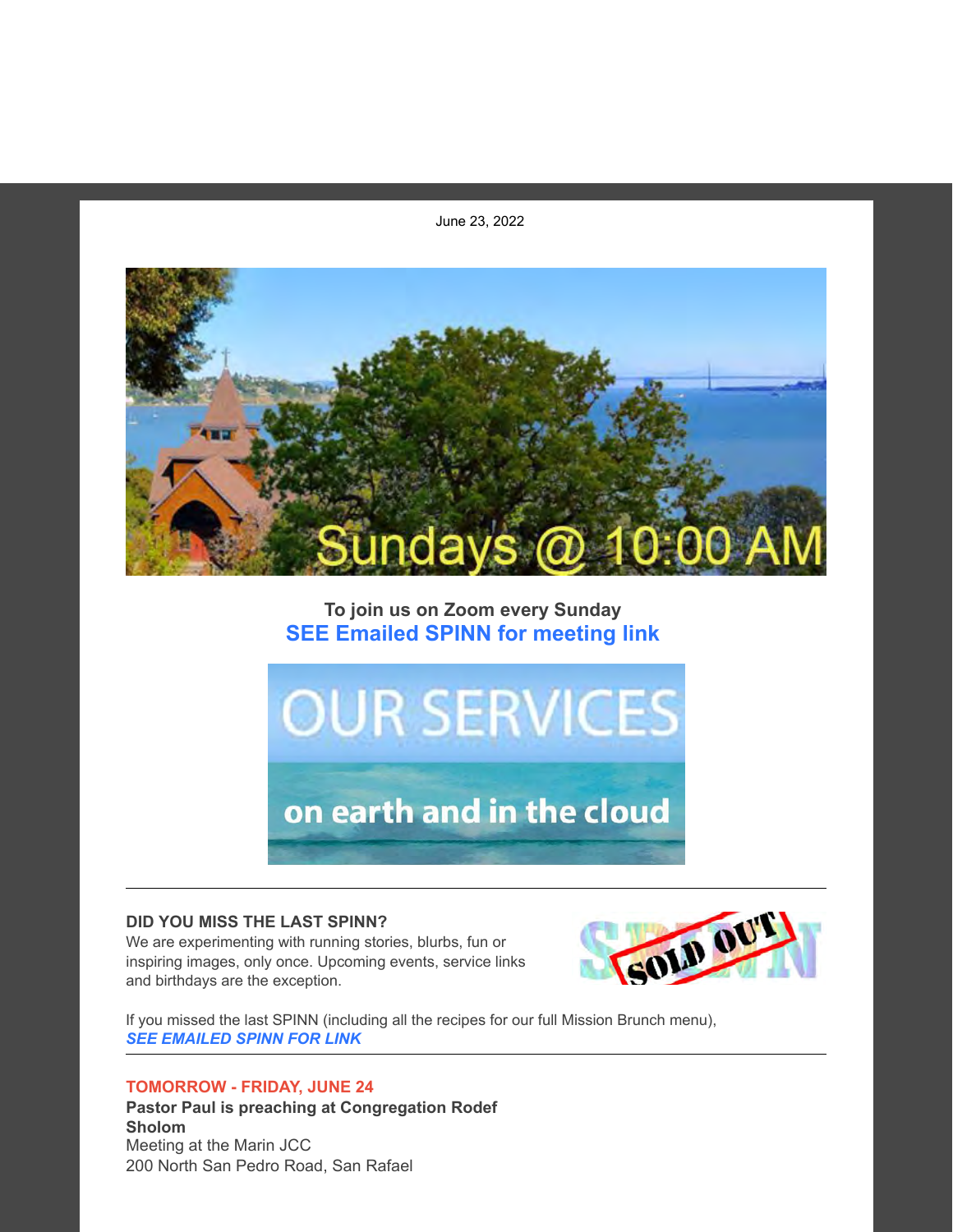Pastor Paul will be giving the *drosh* (the Hebrew word for sermon, teaching) at Rodef Sholom, the largest Reform synagogue in Marin County tomorrow night, June 24.

Come early for a wine and cheese get together...

5:45 PM Pre-Oneg (a wine and cheese gathering) 6:15 PM Shabbat Services

The synagogue is being rebuilt and services are currently held in the Jewish Community Center next door. To join via Zoom **SEE EMAILED SPINN FOR MEETING LINK**



*In the photo, Pastor Paul with Elder Carson Smith and Maggie Fernandez on their wedding day.*

# **DO YOU LIKE SAYING "HELLO" TO PEOPLE? Be an usher and make SPC a friendly place**

Since our return to worship inside the sanctuary, the usher's job has been streamlined and simplified. The most important task is greeting people with a warm smile and welcoming them to call SPC home.



# **We need ushers!**

Please write to Barbara Geisler at **[bgeisler@sbcglobal.net](mailto:bgeisler@sbcglobal.net)** if you would be interested in trying it out one Sunday. We need you!



#### **MARRY ME... Dave asks; Jen says "I do"**

It seemed like a typical Sunday morning; perhaps an extra celebratory cheer as we thought about our fathers and the fathering-figures in our lives. The sermon was done, the dialogue complete, and up next: the anthem. But instead of singing *Oh! My Pa-Pa*, as promised in the Order of Service, Ali Oswalt, with Don Koc on guitar, sang *Marry Me*, by the musical group Train.

Most people were surprised, perhaps even confused, by the musical mix-up. Until, slowly walking up the aisle came Dave Navarrete and his children, Jack and Zoe. They each carried a sign that said, collectively, Will You Marry Us?

Elder Jennifer Seaman, at this point crying tears of joy -- and completely surprised -- joined with them in front of the chancel,

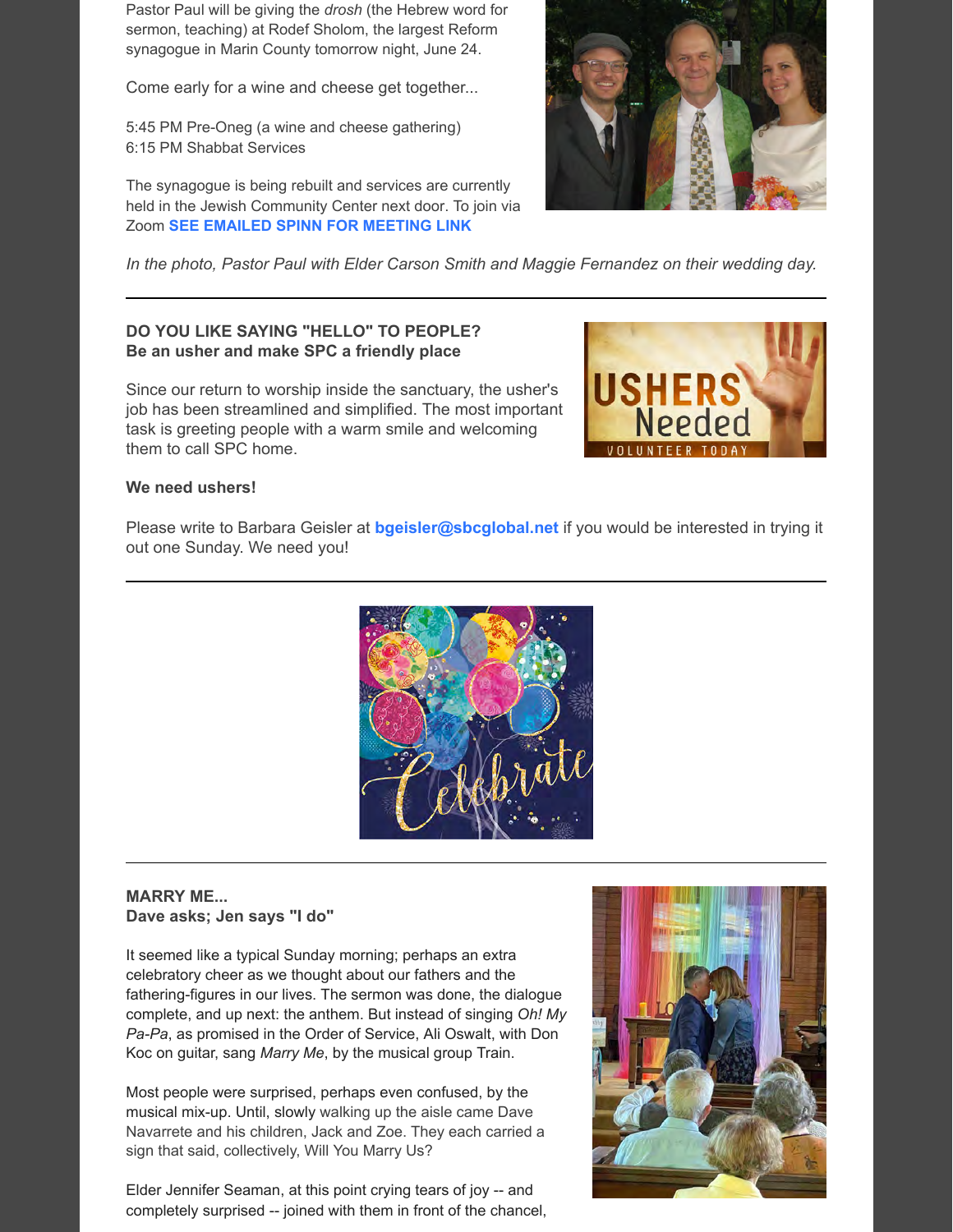while Dave professed his love, and nearly everyone dabbed tears from their eyes.

Among our Zoom friends that morning were the Rev. Candy and Dave Seaman, Jennifer's mom and dad, logging in from Ohio. And arriving in the sanctuary with Dave and Jack and Zoe were assorted friends and relatives, including Dave's mom, Doris, and loving Auntie and Uncle, Sam and Mike Leo. Sam is sister to our beloved Lynn Farzaroli.

To see photos of the wonderful celebratory fellowship after the service, **[CLICK HERE](https://sausalitopres.org/)**.

To see this uplifting and inspiring moment (or to re-live it), **[CLICK HERE](https://www.youtube.com/watch?v=7P2R7i37neA&t=2998s)**.

# **Congratulations, Jen and Dave!! (And Jack and Zoe!!)**

# **RELIGION IN THE NEWS... Buddhist leader in Bhutan fully ordains 144 women, resuming ancient tradition**

Damcho Diana Finnegan, an American Tibetan Buddhist nun, called the ordination ceremony 'a major step towards ending the institutionalized inequality between men and women in Tibetan Buddhism.'



Read Haley Barker's article at RNS (Religion News Service) - **[CLICK HERE](https://religionnews.com/2022/06/21/buddhist-leader-in-bhutan-fully-ordains-144-women-resuming-ancient-tradition/)**.

*Photo via RNS; via Facebook/Zhung Dratshang* གཞུང་གྲྭ་ཚང་། *Central Monastic Body of Bhutan*

# **THOUGHTFUL WORDS...**



*Thanks to Brenda McKown for sharing this week's inspiration!*

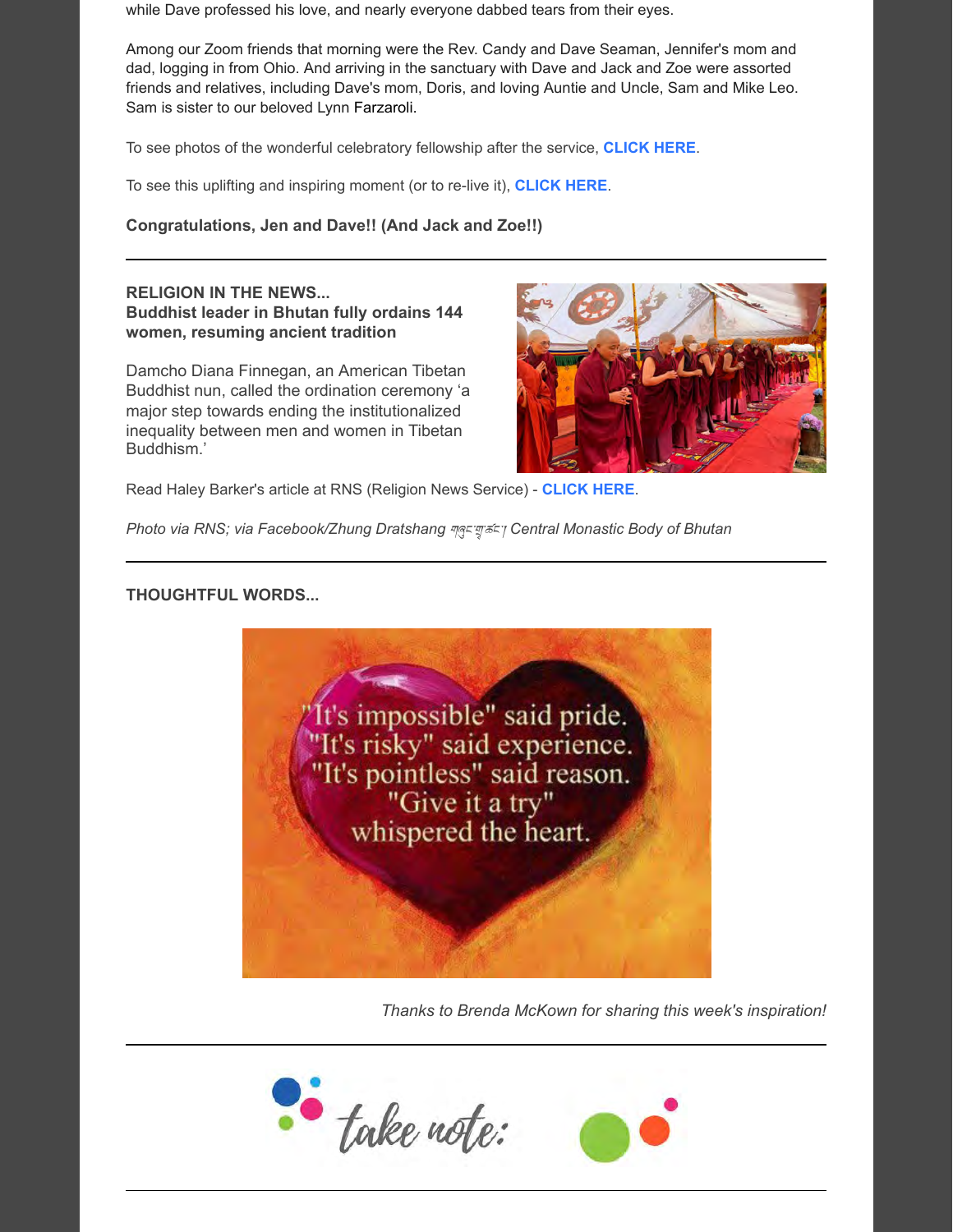#### **TOMORROW - FRIDAY, JUNE 24**

**Pastor Paul is preaching at Congregation Rodef Sholom** Meeting at the Marin JCC 200 North San Pedro Road, San Rafael

Pastor Paul will be giving the *drosh* (the Hebrew word for sermon, teaching) at Rodef Sholom, the largest Reform synagogue in Marin County tomorrow night, June 24.



Come early for a wine and cheese get together...

5:45 PM Pre-Oneg (a wine and cheese gathering) 6:15 PM Shabbat Services

The synagogue is being rebuilt and services are currently held in the Jewish Community Center next door. To join via Zoom **SEE EMAILED SPINN FOR MEETING LINK**

#### **THIS SUNDAY**

# **Pastor Paul Preaching on Pride Sunday**

Join Pastor Paul, Barbara Kerr, Elder Denni Brusseau, with music by Elder Jennifer Seaman, Mike Denney, and Ralph Hooper in a day of celebration!

### **The sanctuary is open and all are welcome!**



And of course, you can always join worship online through the Zoom link, **SEE EMAILED SPINN FOR MEETING LINK**

*Photo: Ellie, Joe and Pastor Paul being interviewed by Wolf Blitzer on CNN when the Supreme Court ruled in favor of marriage equality throughout the nation.*

# **MINDFULNESS & MEDITATION with the Rev. George McLaird Every Tuesday at 11:00 AM**

If you wish to Meet & Greet friends, come between 10:30 AM – 11:00 AM. The Mediation begins at 11:00 AM.

Often a special piece of music is played prior to our 10-minute meditation. Sometimes it is a Guided Meditation; sometimes it is a Silent Meditation.

# **[SEE EMAILED SPINN FOR MEETING LINK](https://us02web.zoom.us/j/86119543242?pwd=dTJoaFZRaHFpTGhrK0l6b1lmRldEUT09)** TO JOIN

If you need to learn a few meditation techniques/practices, send an email to **[revmclaird@comcast.net](mailto:revmclaird@comcast.net)**

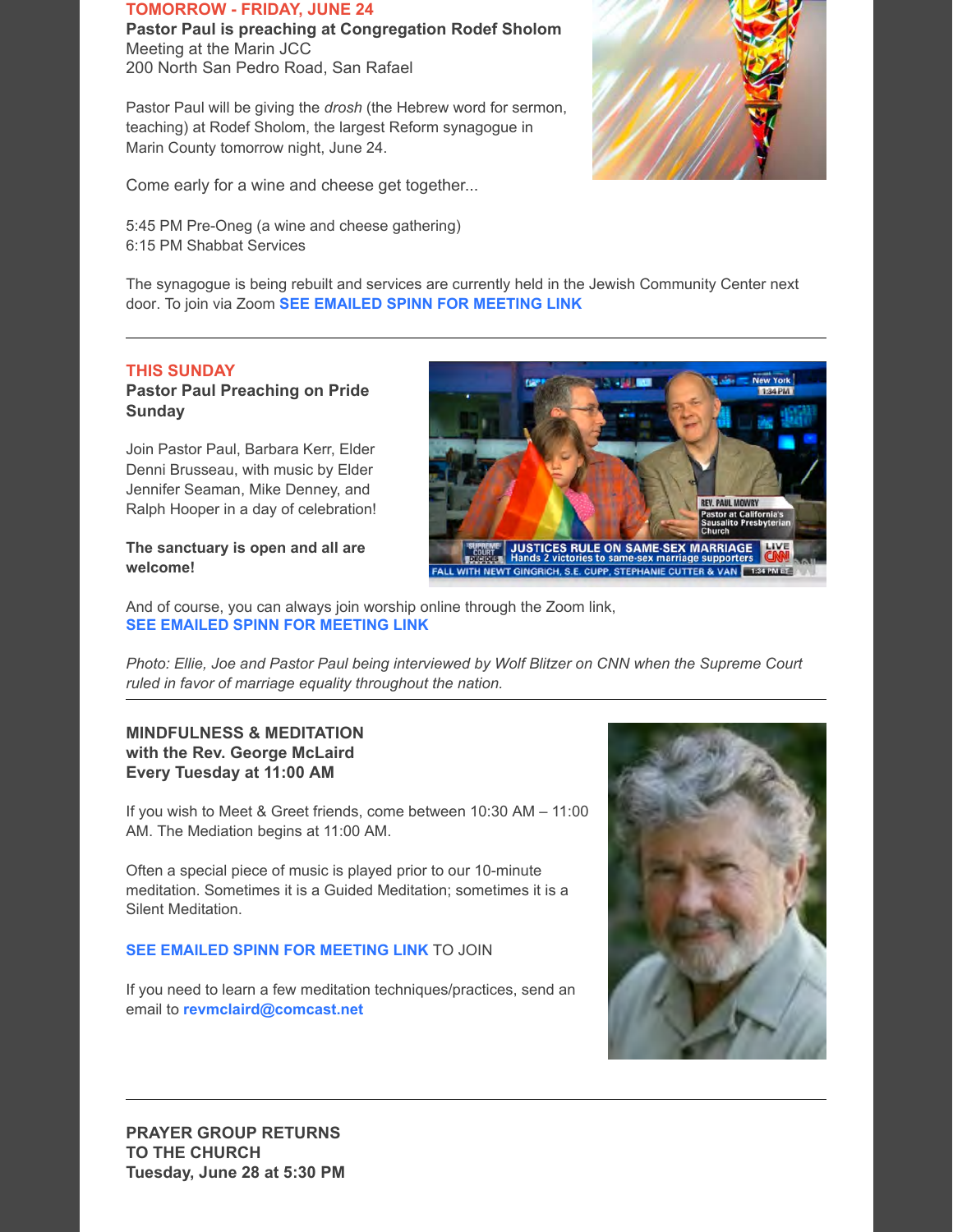As we gather again and anew, and as we reembrace traditions and practices that sustain and lift us, the Prayer Group is ready to gather together once again.

We collect prayers during worship every week. We are now resuming group prayer time, to pray the prayers of our sisters and brothers aloud, and to lift up the loved ones of our community in healing prayer.



The group meets at the church, in the alcove off of Thomson Hall.

All are welcome!

# **MARY MARJORIE HOKENSTAD A Celebration of Life - July 23rd at 3:00 PM**

Let us join together with the Hokenstad family to celebrate the wonderful life of Marge -- wife of John, mother of Christin, grandmother to Luke and Leif, and mother-in-law to Patrick.

At SPC on July 23.

To read Marge's obituary, **[CLICK HERE](https://myemail.constantcontact.com/SPINN---SPC-News-This-Week.html?soid=1104301294985&aid=dbjI2Vl6-r8)**.



Instagram

# **FOLLOW SPC ON INSTAGRAM**

Our account name is sausalitopres



*Click anywhere on the above image to be taken to our Instagram page.*

# **JUNE BIRTHDAYS**

- 1- Kyle Simerly
- 2- Geoffrey Webb
- 3- Janine Lyons
- 7- Ann Mahony
- 14- Richard Phelps
- 15- Diane Dunn
- 17- Michael Vare
- 18- Linda McLaird
- 20- Steve Fugaro, Michael McGauley
- 25- Diane Jorgensen
- 30- Kevin Corbett, Michael Graham



# **PROTOCOL UPDATE**

Recent data indicates an uptick in cases. Please note the following changes:

**We are temporarily returning to a MASK REQUIREMENT inside the church**